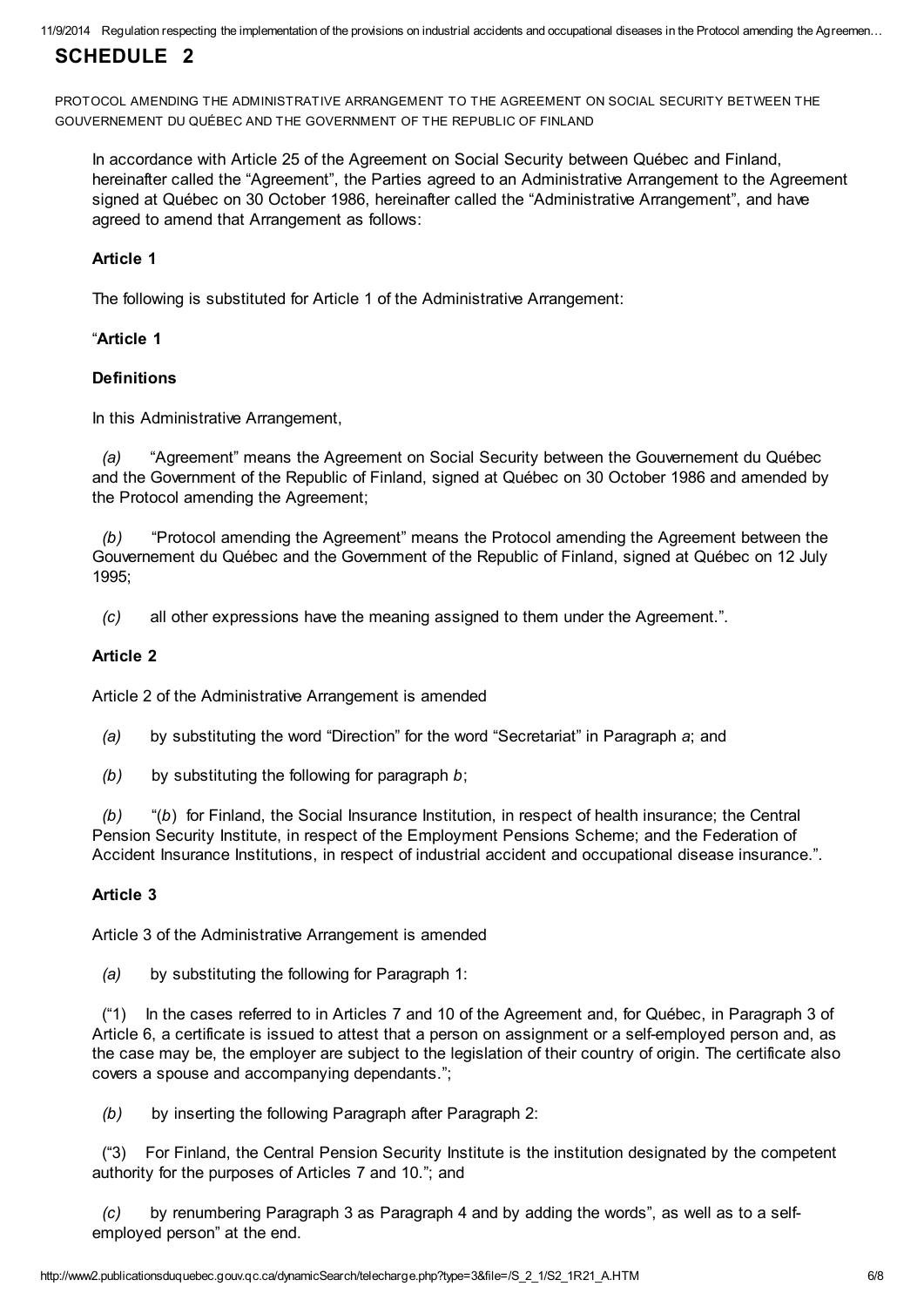11/9/2014 Regulation respecting the implementation of the provisions on industrial accidents and occupational diseases in the Protocol amending the Agreemen…

#### Article 4

Article 4 of the Administrative Arrangement is amended by deleting the words "or, if the person employed already holds the employment on the date of coming into force of the Agreement, within 6 months of that date".

## Article 5

Article 6 of the Administrative Arrangement is amended by deleting the words ", with the assent of their respective competent authorities," from Paragraph 3.

## Article 6

The following is substituted for Article 8 of the Administrative Arrangement:

## "Article 8

(1) To receive benefits in kind in the territory of Québec, a person described in Articles 20 to 23 of the Agreement, as well as the spouse and accompanying dependants of such person, must register with the Régie de l'assurance maladie du Québec, using the registration form provided for that purpose.

(2) At the time of the person's registration and that of his spouse and accompanying dependants, he must also submit:

(a) a certificate issued by the Social Insurance Institution of Finland, attesting to his entitlement to benefits in kind, and the immigration document required by a person on a temporary stay under Paragraph 1 of Article 21 of the Agreement;

(b) a certificate of coverage issued by the Central Pension Security Institute, where he is a person on assignment covered by Paragraph 2 of Article 21 of the Agreement;

(c) an attestation issued by the Social Insurance Institution of Finland, certifying his entitlement to benefits in kind, the required immigration document and an attestation of his registration as a full-time student at an educational institution recognized by one of the responsible departments in Québec or an attestation confirming his acceptance as a researcher or as a trainee whose training period will be carried out under a program of studies if, as a student, researcher or trainee, the person is covered by paragraph 2 of Article 21 of the Agreement.".

## Article 7

Article 9 of the Administrative Arrangement is amended

(a) by substituting the words "his spouse and accompanying dependants" for the words "each of his accompanying dependants" in Paragraph 1; and

(b) by substituting the words "full-time student or an attestation of his acceptance as a researcher or as a trainee whose training period will be carried out under his program of studies" for the word "student" at the end of the first sentence in Paragraph 2.

## Article 8

Article 10 of the Administrative Arrangement is revoked.

## Article 9

This Protocol amending the Administrative Arrangement comes into force on the same date as the Protocol amending the Agreement and has the same term. Termination of the Agreement has the effect of terminating this Protocol.

Made at Québec on this 12<sup>th</sup> day of July 1995, in duplicate, in French and in Finnish, both texts being equally authentic.